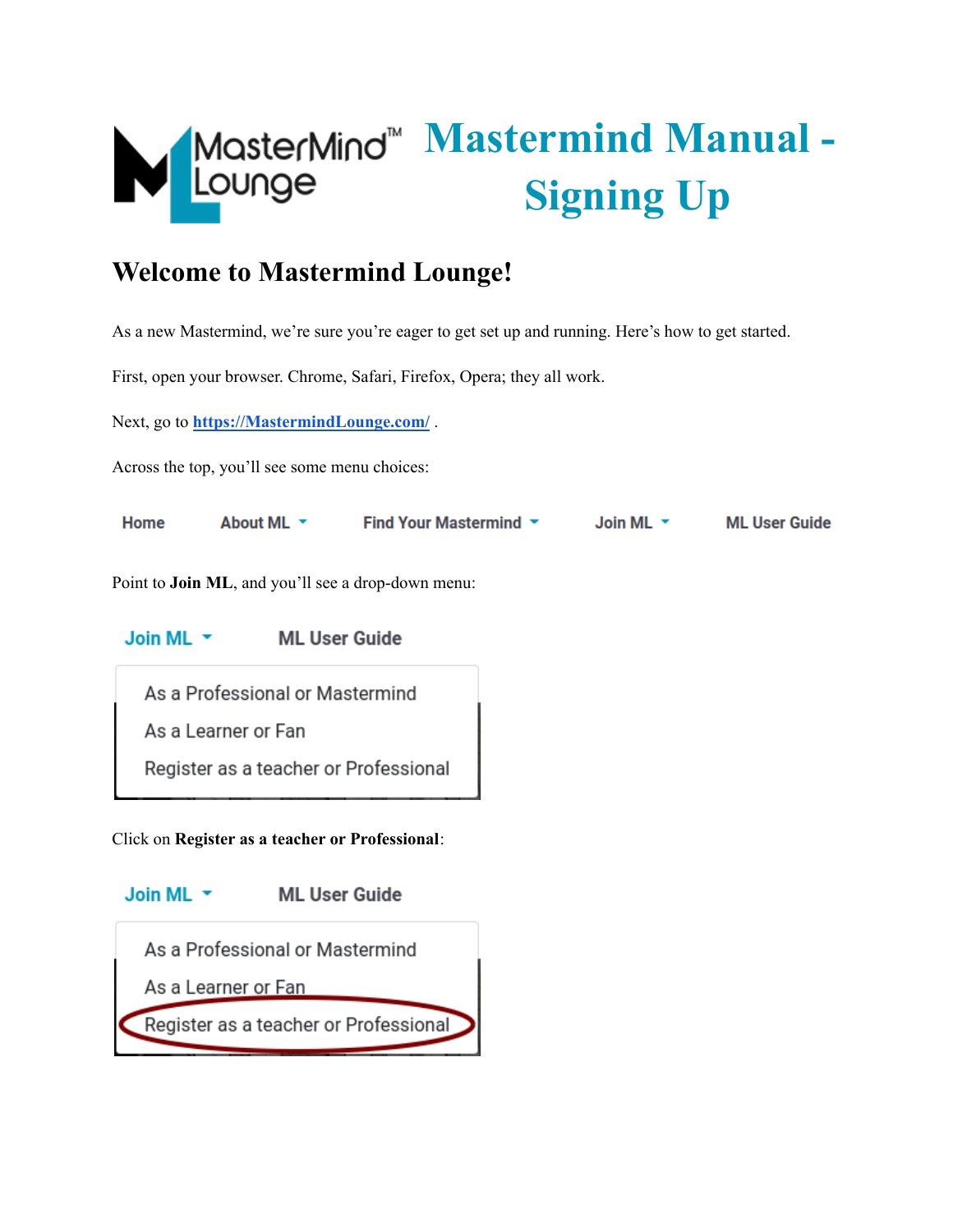On the **Teacher Sign Up** page, enter your email address, and set, then confirm, a password:

| <b>Mastermind Sign Up</b> |                     |                      |  |  |
|---------------------------|---------------------|----------------------|--|--|
|                           |                     |                      |  |  |
|                           |                     |                      |  |  |
| Email Address*            |                     |                      |  |  |
| Password*                 |                     | $\bullet$ $^{\circ}$ |  |  |
| Confirm Password*         |                     |                      |  |  |
|                           | Create an account   |                      |  |  |
|                           |                     |                      |  |  |
|                           | Register as a user? |                      |  |  |
|                           |                     |                      |  |  |
|                           |                     |                      |  |  |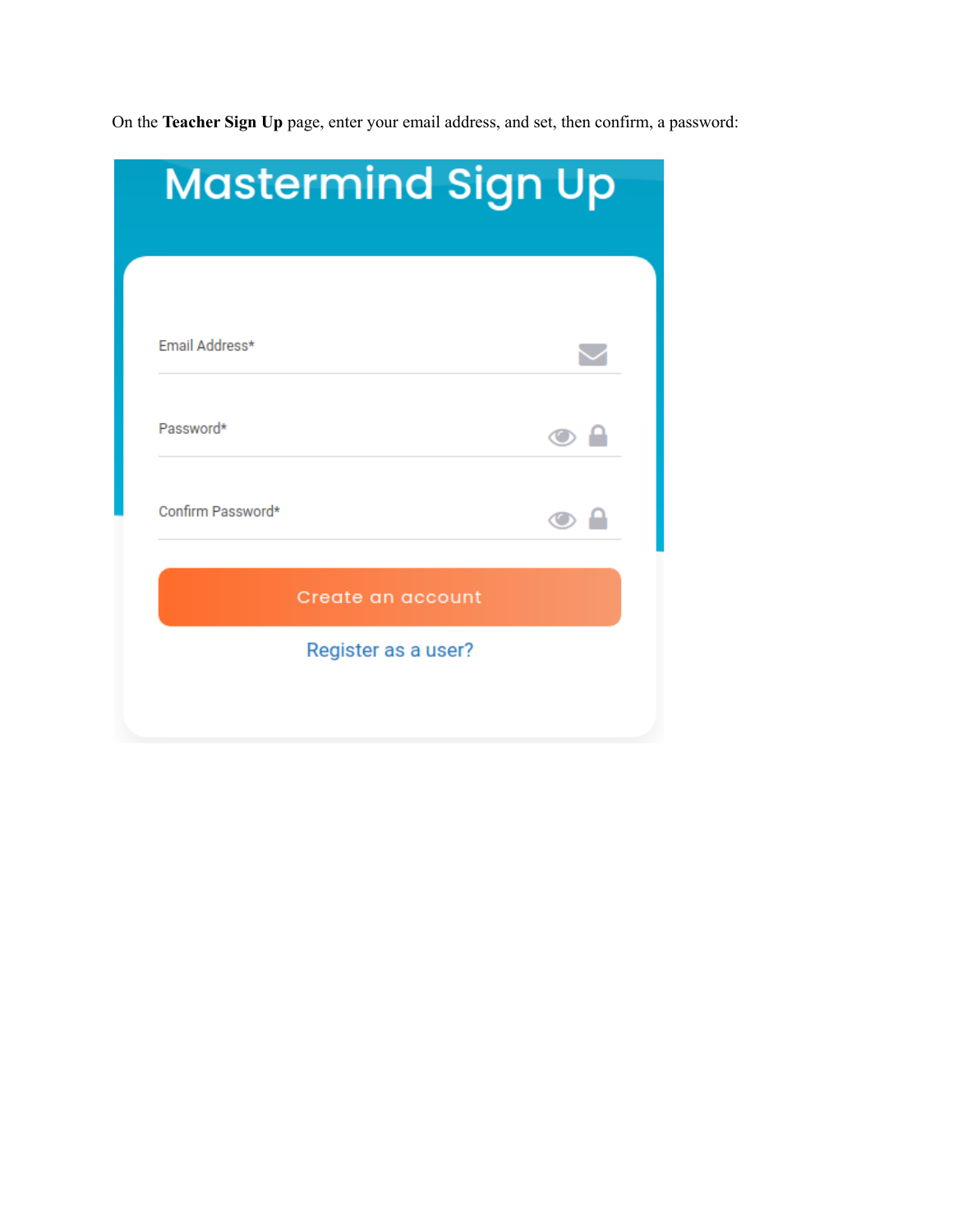On the next page, enter the verification code we send you via email. **Be sure to check your spam/junk folders, just in case!**

 $\boldsymbol{\times}$ 

## **Verify your Account**

Verification code sent to your email

Verification code - We have sent a verification code to the email address you mentioned while signing up.

Verification Code\*

If you have not received it in your inbox, please check your spam / junk folder or click resend to receive another code Resend

Submit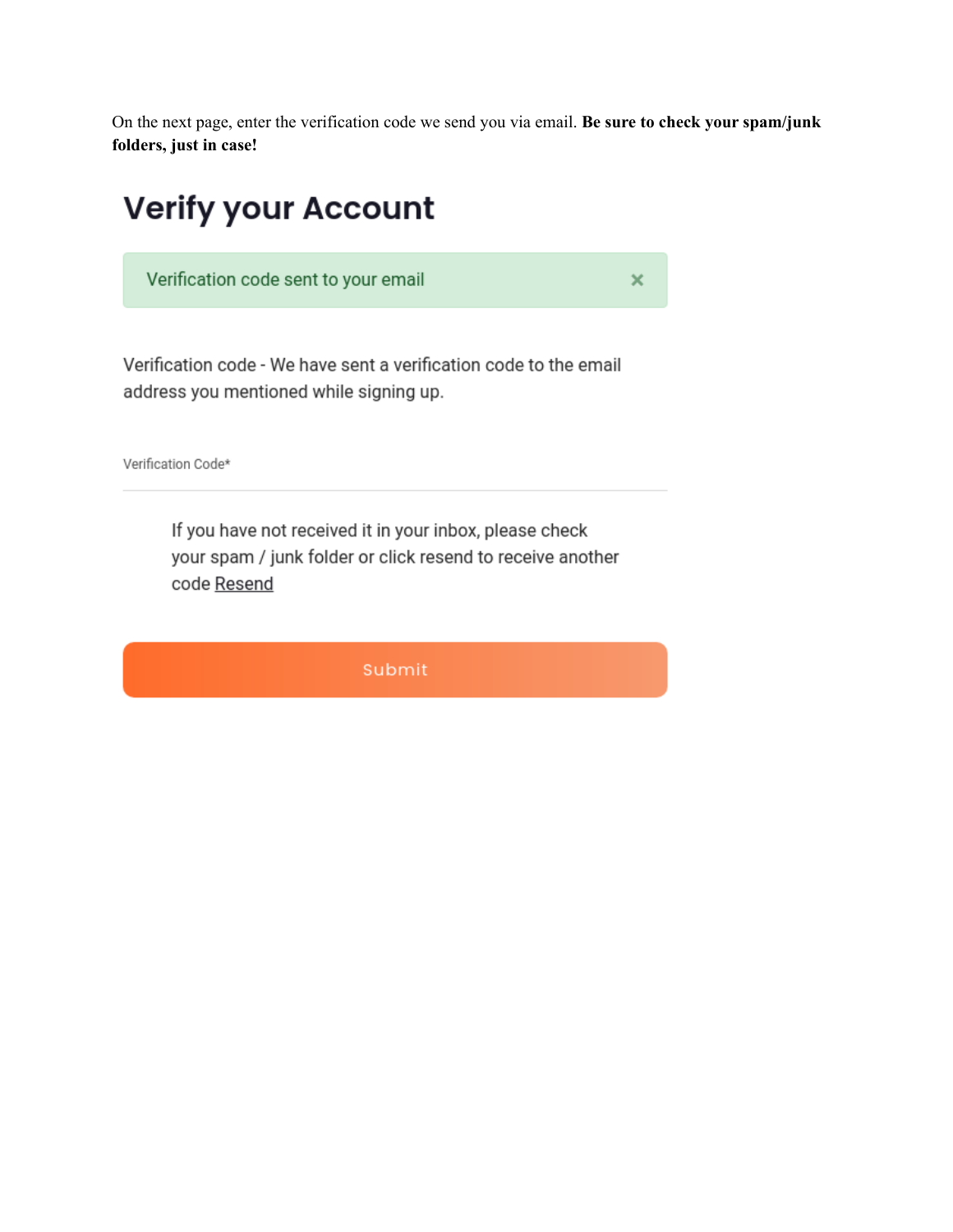Once you enter the code, you'll be verified, and brought to the login page:

## Log In to Your Account

| Email ID*   |                         |
|-------------|-------------------------|
| Password*   |                         |
| Remember me | <b>Forgot password?</b> |
|             | Login                   |

Log in using the email address you used to sign up.

If you are on a **private** computer, you can check **Remember me**, but *never* use that on a computer that anyone else may sign in to.

Any time you forget your password, just fill in the email address you used to sign up, and a link will be sent to that email address to change the password.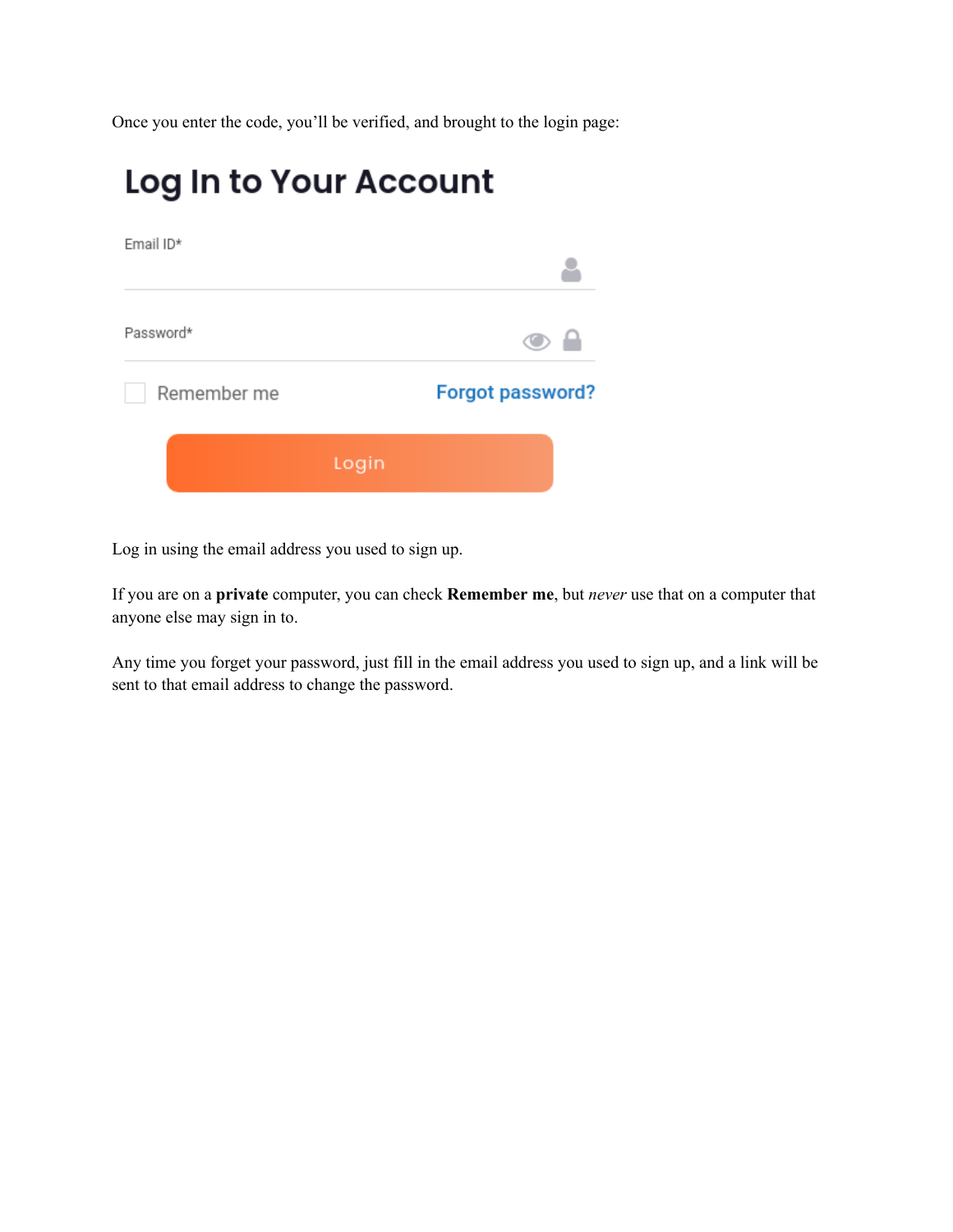On the next page, fill in the form with the information. The first two fields are required. **Of course, if you want to get paid, we'll need your PayPal information as well.**

**It is also very important that you choose your correct timezone. Otherwise, setups and reminders for your classes will be incorrect.**

## **Personal Info**

| <b>Full Name*</b>      | Username*          |
|------------------------|--------------------|
| <b>Job Title</b>       |                    |
| Company / Academy Name |                    |
| Paypal ID/Email        |                    |
| Choose your timezone   | Choose your timezo |
| Select your state      | Select your city   |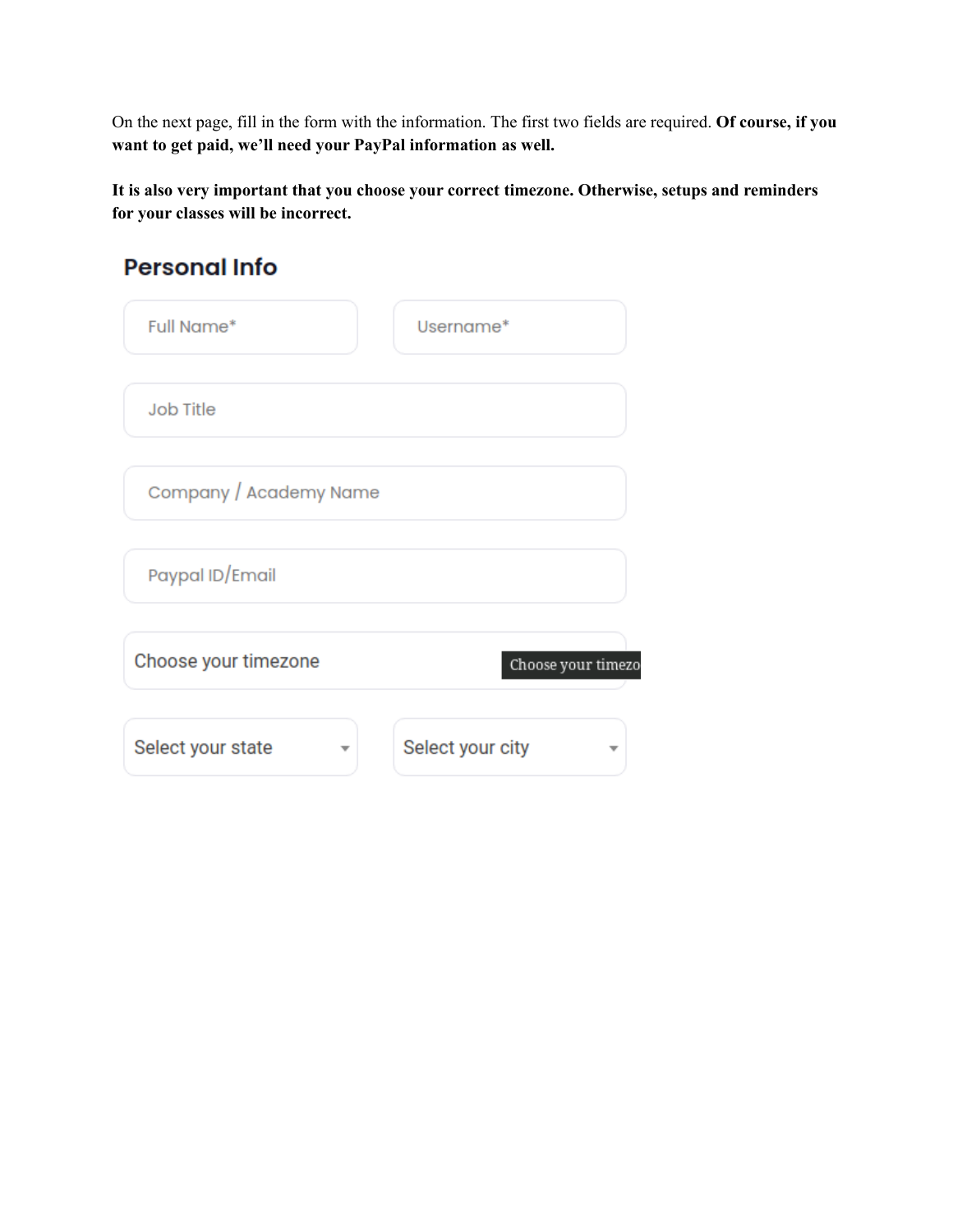Of course, you should also have a profile picture (depending on the size of your screen, you may have to scroll down to see it:

#### **Update your profile** picture



Just click on the little camera icon, select a picture from your computer, and save it. Make sure it's a clean, sharp image. Headshots are best.

Click **Next**.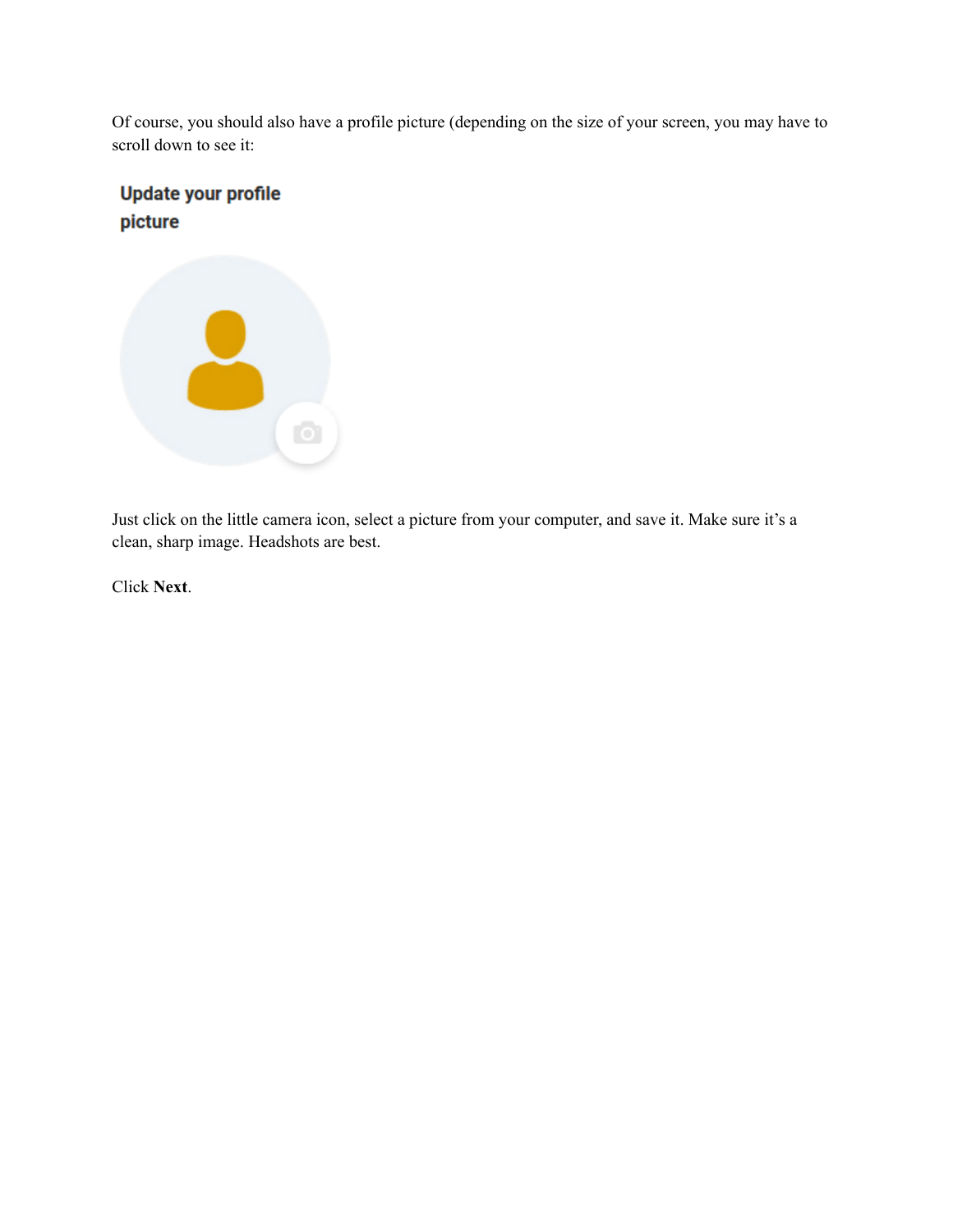You may have to scroll down to see the **Next** button, depending on how big your screen is. Note that there are several pages to be filled out to complete your profile. We're already on page **3**:



Share profile  $5<sub>5</sub>$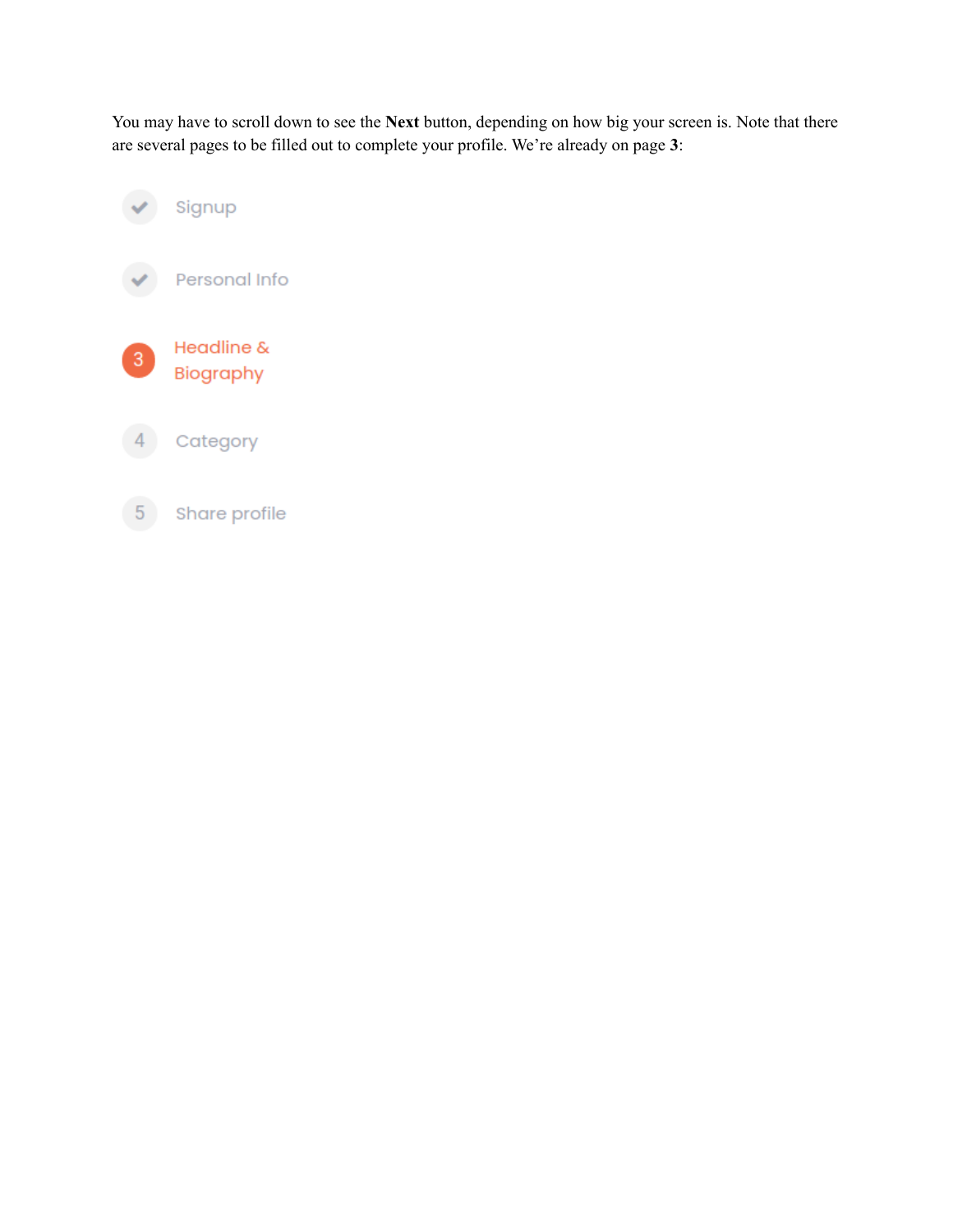In **Headline & Biography**, add a headline about yourself (e.g. - your title, your profession, or just a short description of yourself). The biography section is for longer, more in-depth information about yourself and why you'd make a good Mastermind. This is the section that first draws students to you. Don't worry - you can always add to or change this later.

### **Headline & Biography**





Again, you may have to scroll down to hit **Next**.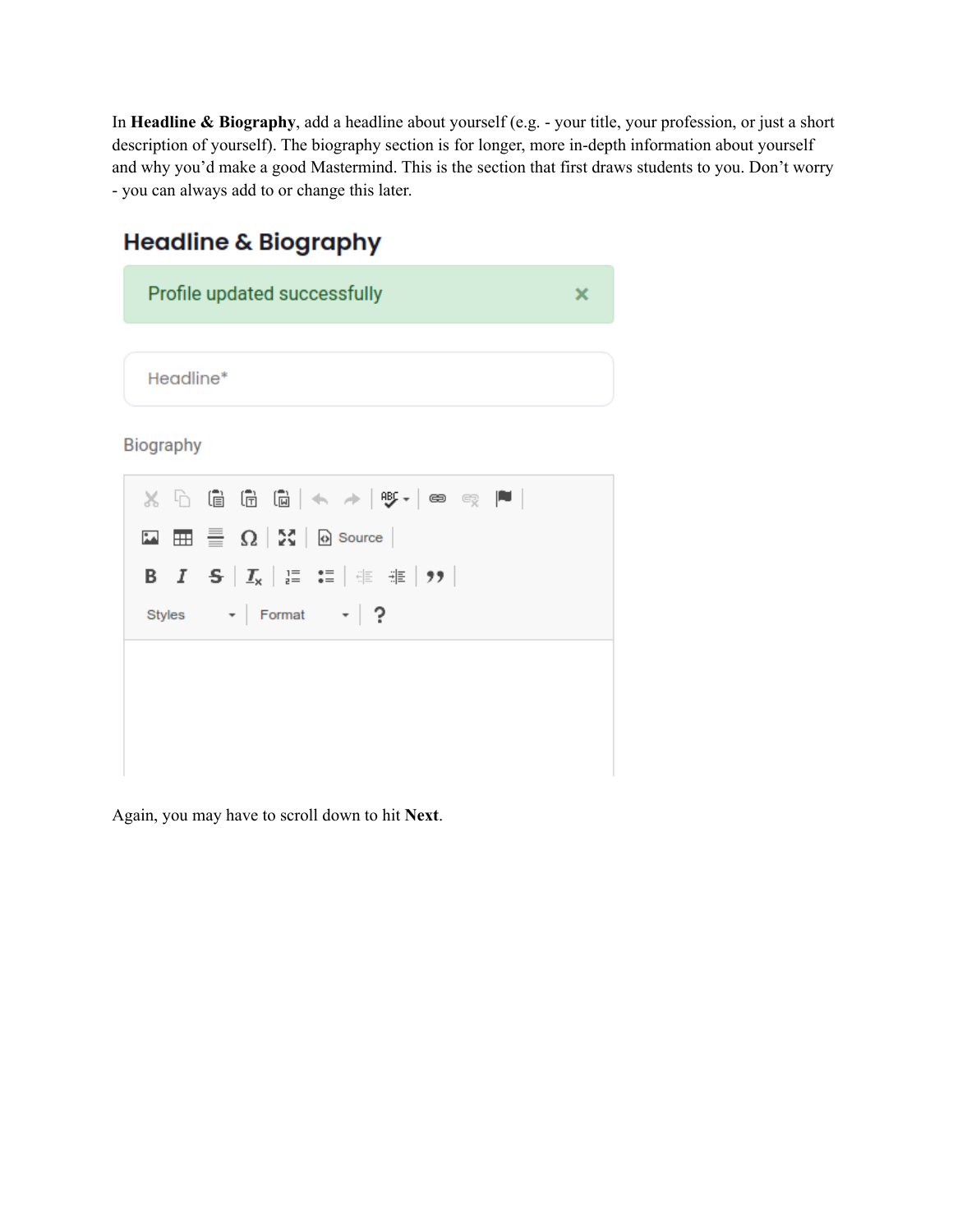On the next screen, you'll be presented with a number of available categories. Pick yours with care; it's one of the main ways Students will find you. Pick as many as you like, and hit **Next**.

### **Category**



Almost done!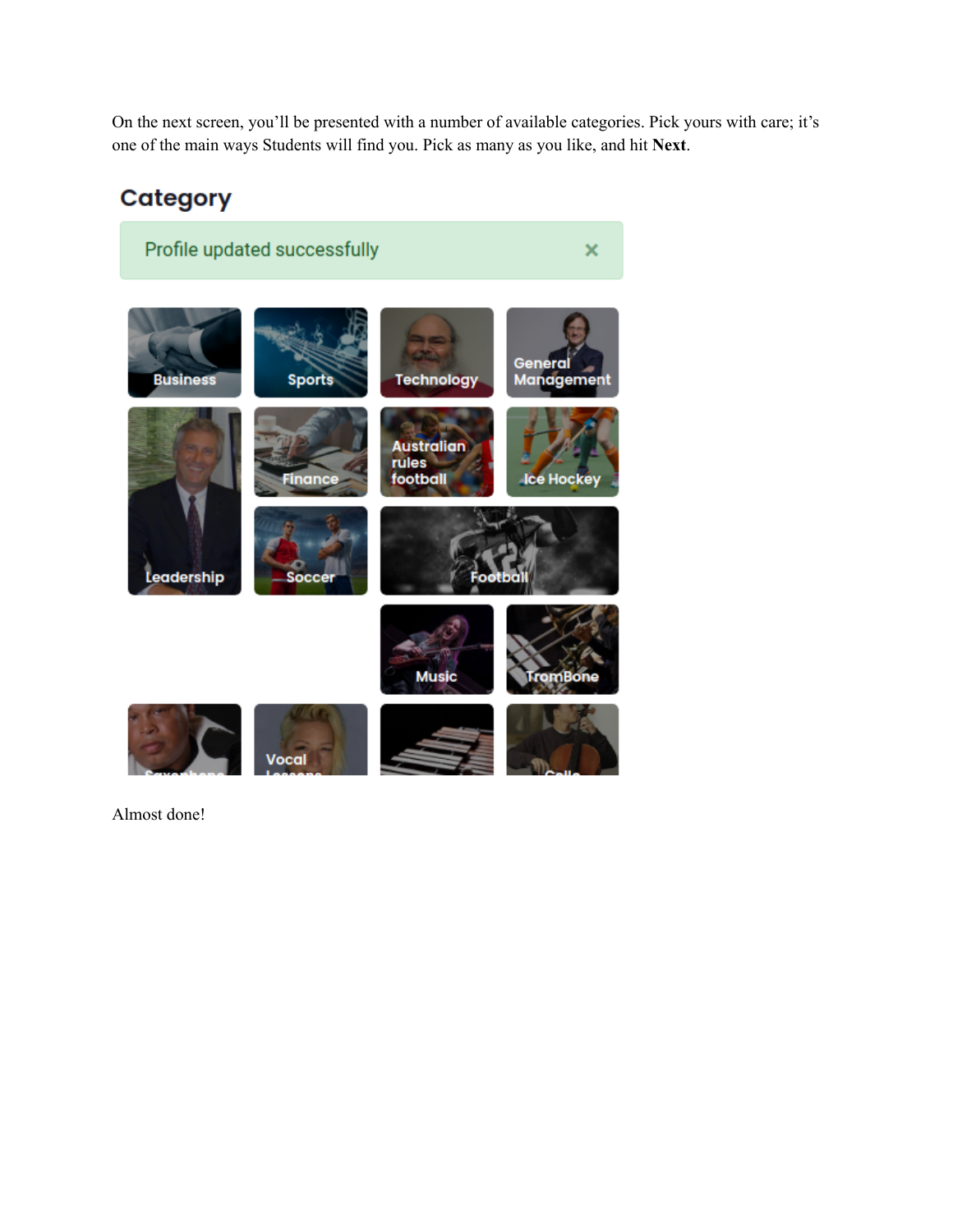On this next screen, you can see your personal Mastermind link. Feel free to copy it, and share it everywhere! Click **Finish**.

#### **Share Profile**